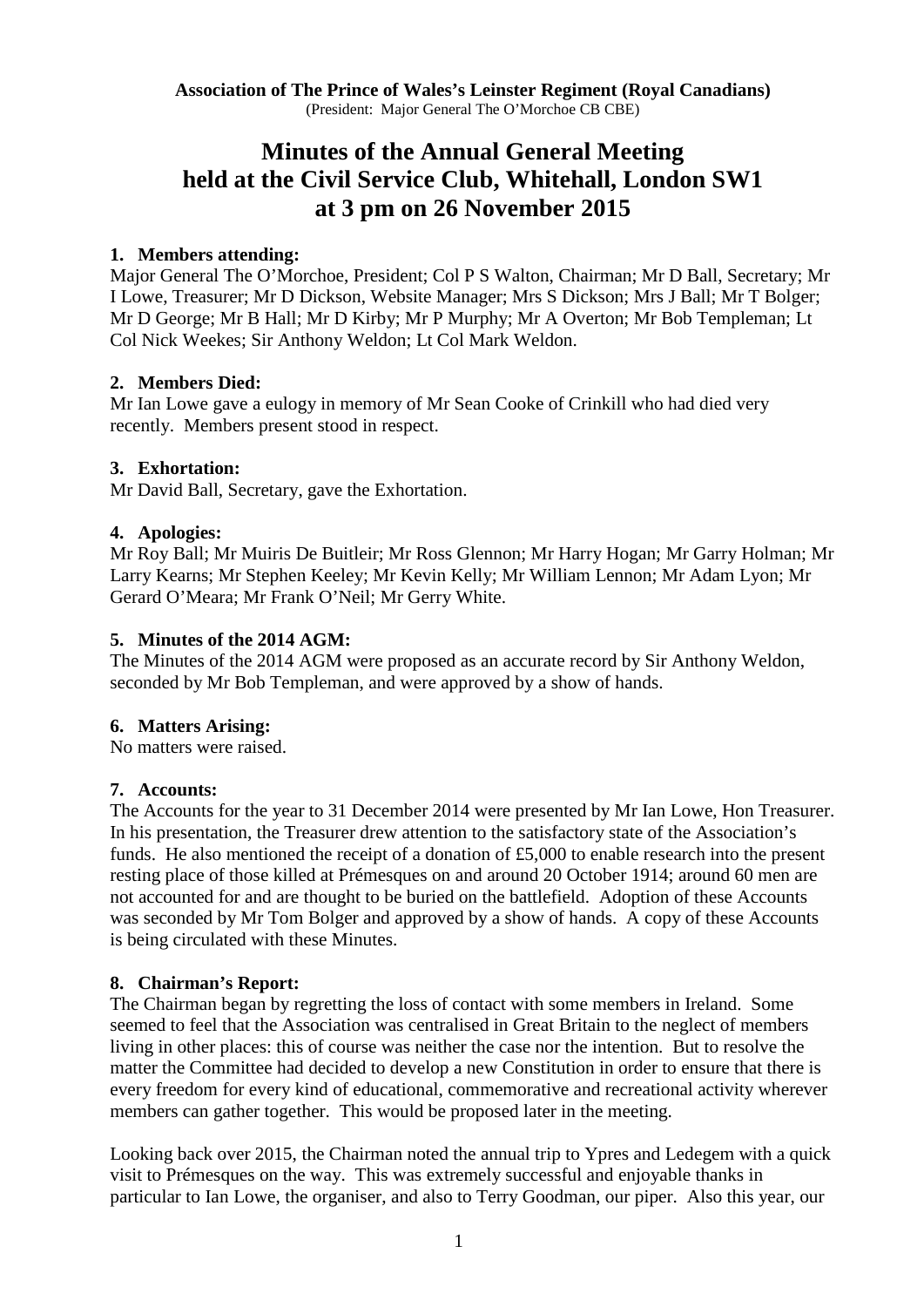member Andrew Overton has begun his work of research into the location of the dead of the Regiment at Prémesques. It is believed that some 60 Leinster soldiers are still in makeshift graves on the battlefield and we intend to use every means of locating them, hopefully identifying them and arranging for their dignified re-interment. The Chairman noted that the Association was grateful for charitable funding to help this work forward (referred to in the Accounts as "the Maffett Fund". Similarly, the Association plans to help achieve the recovery and re-interment of the remains of other Leinster soldiers who died in Silesia after the end of the First World War and who seem to have been forgotten ever since.

The Chairman thanked the members of the Committee and all others who had helped during the year. At the same time, he said, it was important to point out that essential activities do not happen by themselves and there were still appointments for which volunteers are needed. He appealed to members to communicate with the Committee so that it is fully aware of what is expected of the Association. Any member who feels that they can offer help in leading or administering its activities is encouraged to contact the Chairman, or one of the new Vice-Chairmen (whose election was anticipated later in the meeting).

Ending on a buoyant note, the Chairman expressed the view that, with the new augmented team to be introduced later in the meeting, the Association's prospects were improving; he looked forward to wide participation in the events being organised in 2016.

## **9. Membership Secretary's Report:**

Mr Don Dickson outlined how he had been maintaining the membership database. He went on to report that his database confirmed that the Association had at present 92 members, of whom 62 had confirmed their e-mail address. The database also showed that a further 68 persons had formerly been members but had failed to pay a subscription since 2014 or earlier. The Chairman thanked Don for his report and for his service as Membership Secretary. The Chairman also thanked Mrs Sheila Dickson (Don's wife) for her previous contribution; Sheila had served as Membership Secretary for several years but had been obliged by ill health to step back from the role.

#### **10. Proposal of New Constitution:**

The Chairman noted that from the completion of this item, the 2010 Constitution would cease to be in force, and all members of the Committee would be considered to have resigned. The text of a new Constitution for the Association having been posted on the Association's website (and members having been alerted to this by an insert in the latest edition of *The 40-10*), the Chairman commended it to the Meeting and proposed its adoption. This motion was seconded by Mr Denis Kirby, and carried with neither question nor objection. The new Constitution has associated Rules annexed; the new Constitution and the new Rules are combined in a single document that is known informally as the 2015 Constitution. It was agreed that the text of this document should be posted on the Association's website; a copy is being circulated with these **Minutes** 

# **11. Election of the General Committee:**

The Chairman drew attention to paragraph 4 of the new Constitution which states that the elected members of the General Committee are collectively responsible for the sound governance and management of the Association. Nominations for the new General Committee had been made as shown below. The Chairman read out the detail below, explaining that Mr Templeman and Mr Bolger had not only offered to serve on the General Committee but had also volunteered to assume specific responsibilities within the Association's central management structure. The Chairman then asked if there were any nominations from the floor. As there were no such nominations, the seven persons listed below were elected to the General Committee and three potential vacancies were not filled.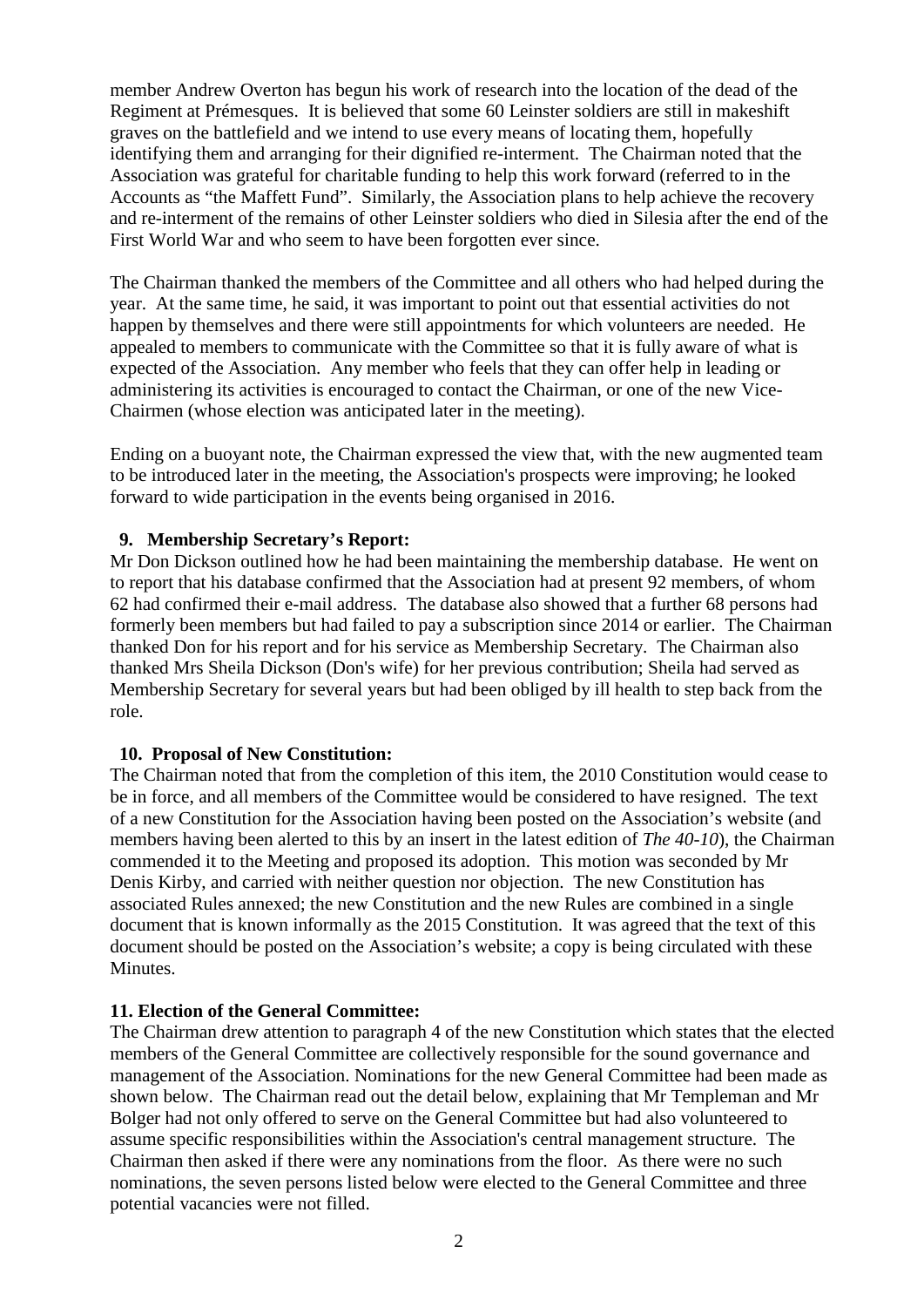| Role                               | <b>Nomination</b>  | <b>Proposer</b>  | <b>Result</b> |
|------------------------------------|--------------------|------------------|---------------|
| <b>Association Chairman</b>        | Col Peter Walton   | Mr Ian Lowe      | Elected       |
| <b>Association Secretary</b>       | Mr David Ball      | Col Peter Walton | Elected       |
| <b>Association Treasurer</b>       | Mr Ian Lowe        | Col Peter Walton | Elected       |
| <b>Association Vice-Chairman</b>   | Mr Denis Kirby     | Mr Ross Glennon* | Elected       |
| (Ireland)                          |                    |                  |               |
| <b>Association Vice-Chairman</b>   | Sir Anthony Weldon | Col Peter Walton | Elected       |
| (GB and RoW)                       |                    |                  |               |
| Member (will also serve as         | Mr Bob Templeman   | Col Peter Walton | Elected       |
| Membership Secretary)              |                    |                  |               |
| Member (will also serve as         | Mr Tom Bolger      | Col Peter Walton | Elected       |
| <b>Public Information Officer)</b> |                    |                  |               |

The term of office of the members of the General Committee is until the next AGM (see subparagraph 6f of the 2015 Constitution). All members of the General Committee must then retire but they may stand for re-election.

(\* The proposal made by Mr Ross Glennon was made in his absence by his duly nominated Proxy, the Chairman of the meeting.)

#### **12. Forthcoming Events:**

The Chairman gave out a list of forthcoming events. This had drawn on the list published in the recent issue of *The 40-10*, augmented with other events derived from the calendar of events circulated by the Military Heritage of Ireland Trust (MHIT). The Chairman's list is at Annex A to these Minutes.

#### **13. Any Other Business:**

The Chairman said that he had one item – the appointment of a number of individuals who had been invited and had agreed to continue, or to take up, responsibility for specific activities of the Association but would not themselves be members of the General Committee. They were:

| <b>Activity</b><br>Webmaster   | <b>Individual Appointed</b><br>Mr Don Dickson | <b>Individual Needed</b><br>Mr Dickson wishes to hand<br>over to a new Webmaster or<br>to enjoy the support of an<br><b>Assistant Webmaster.</b> |
|--------------------------------|-----------------------------------------------|--------------------------------------------------------------------------------------------------------------------------------------------------|
| Editor of <i>The 40-10</i>     | Col Peter Walton                              | Col Walton wishes to hand<br>over to a new Editor.                                                                                               |
| <b>Historical Adviser</b>      | Lt Col Nick Weekes                            |                                                                                                                                                  |
| <b>Overseas Visits Manager</b> | Mr Ian Lowe                                   | Ian Lowe wants an Assistant.                                                                                                                     |
| Research Project – Prémesques  | Mr Andrew Overton                             |                                                                                                                                                  |
| <b>Minutes Secretary</b>       |                                               | To support the Committee at<br>one Annual and two<br><b>Ordinary General Meetings</b><br>each year.                                              |

The Chairman hoped to hear soon from volunteers needed for the roles identified. He then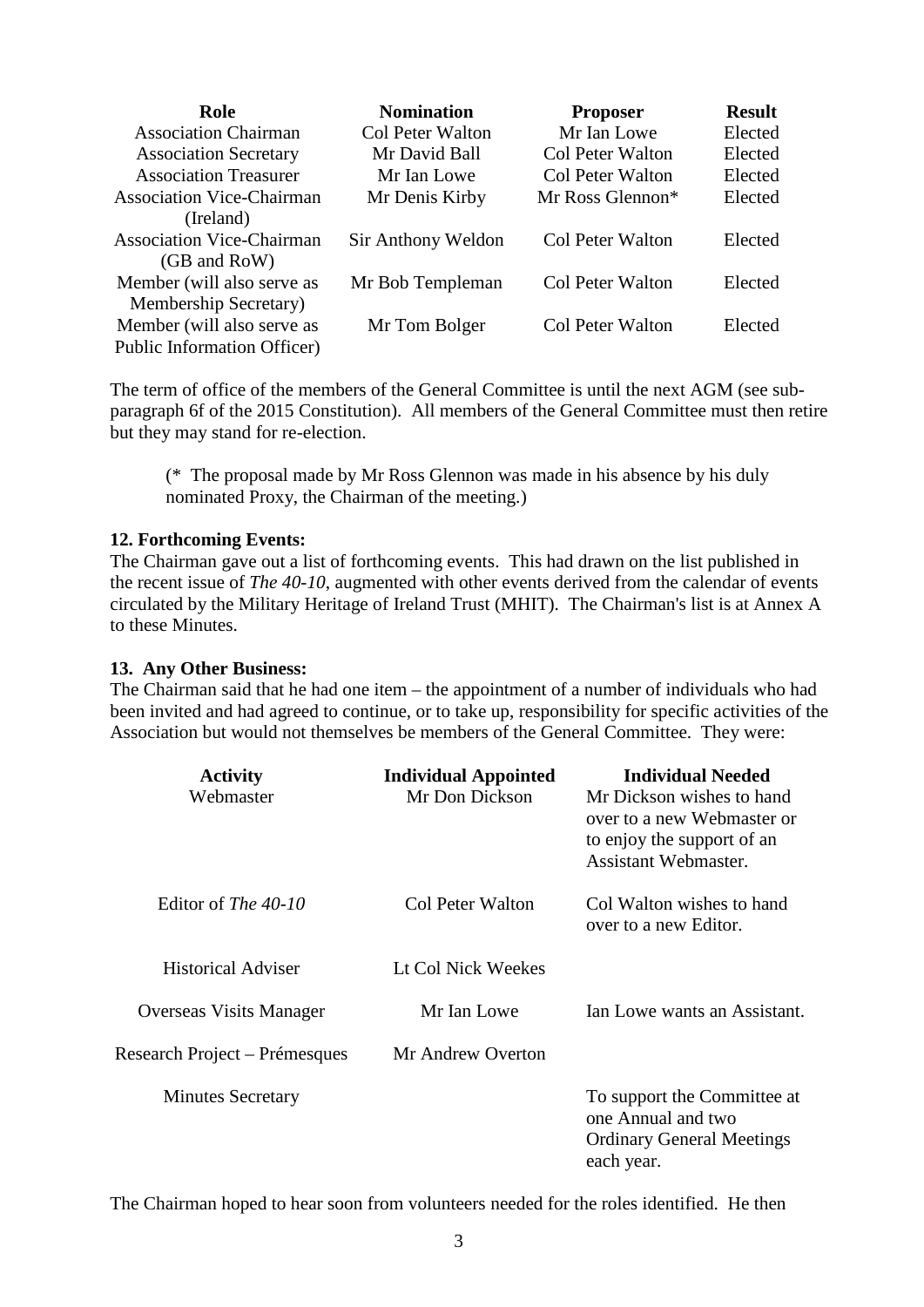asked for any other business from the floor: there was none.

The Chairman then concluded the meeting shortly after 4 pm, thanking the President and everyone attending for their loyalty and support.

Confirmed: 8 December 2015 (date) P S Walton (Chairman)

# **Annex:**

A. Future Events for Members – as at 3 December 2015.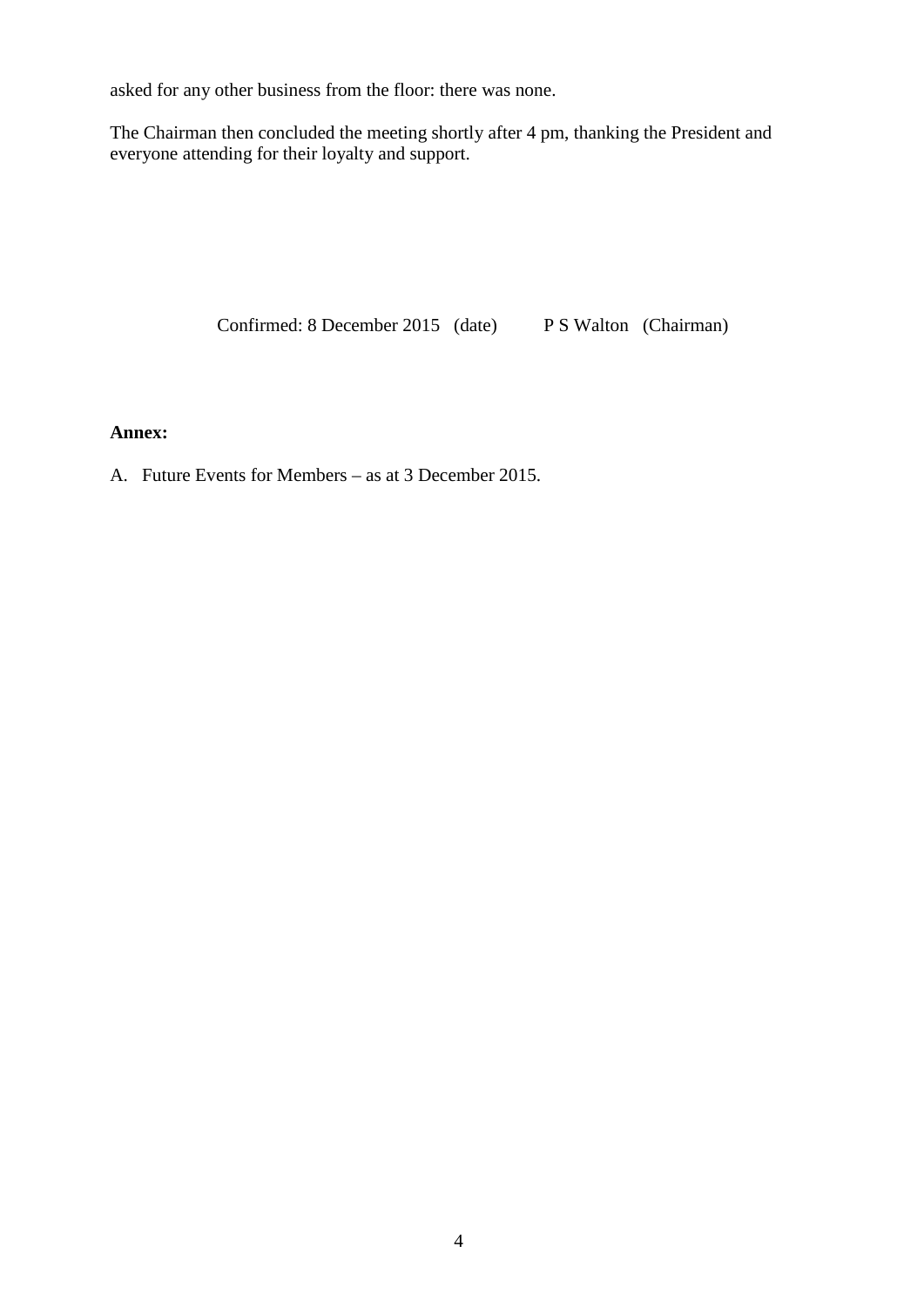# **The Leinster Regiment Association Future Events for Members – as at 3 December 2015**

**Note:** It is anticipated that the Regional Committee (Ireland) will add further events early in 2016.

| Sat 5 Dec 2015              | Combined Irish Regiments Association Christmas Social, at the<br>Civil Service Club, Whitehall, from 1300 hours.                                                                                                      |
|-----------------------------|-----------------------------------------------------------------------------------------------------------------------------------------------------------------------------------------------------------------------|
| Thu 10 Dec 2015             | Lecture by Dr Timothy Bowman on "The Ulster Division" at the<br>Public Record Office of Northern Ireland, 2 Titanic Boulevard,<br>Belfast. Contact WFA Antrim Down.<br>antrimdownwfa@gmail.com                        |
| Sat 12 Dec 2015             | Lecture by Foster Summerson on "The Withdrawal from<br>Gallipoli" at Collins Barracks Dublin sponsored by the WFA.<br>Contact ian1914@eircom.net                                                                      |
| Fri 1 Jan 2016              | Opening event of the Irish State's 1916 Commemorations, Dublin<br>Castle. Time TBA. Contact Department of An Taoiseach (tel<br>Dublin 01677 7444)                                                                     |
| Mon 21 Jan 2016             | Lecture by Prof Jay Winter "1916 and the Great War", Royal Irish<br>Academy, Dawson St, Dublin (University College Dublin Centre<br>of War Studies; tel Dublin 01716 8608)                                            |
| Sat 11 Jun 2016             | Association OGM at 1200 hours followed by Annual Lunch at<br>Civil Service Club, Whitehall, London. Limited accommodation<br>available. To book places contact David Ball (dave@the-<br>bunker.freeserve.co.uk)       |
| Sun 12 Jun 2016             | Combined Irish Regiments Association Annual Parade,<br>Commemorative Service and Wreath-laying Ceremony at the<br>Cenotaph, Whitehall, London, at 1100 hours. Contact David Ball<br>(dave@the-bunker.freeserve.co.uk) |
| Sat 9 Jul 2016              | Association AGM in Dublin in the morning followed by the RBL<br>Annual Commemoration and Wreath Laying Ceremony,<br>Islandbridge, at 1400 hours.                                                                      |
| Sun 10 Jul 2016             | Irish National Day of Commemoration, Royal Hospital<br>Kilmainham, at 1030 hours.                                                                                                                                     |
| Fri 29 Jul – Fri 5 Aug 2016 | Birr Vintage Week (Association involvement to be confirmed)                                                                                                                                                           |
| Sun 7 Aug 2016              | Wreath laying at Dungarvan Memorial                                                                                                                                                                                   |